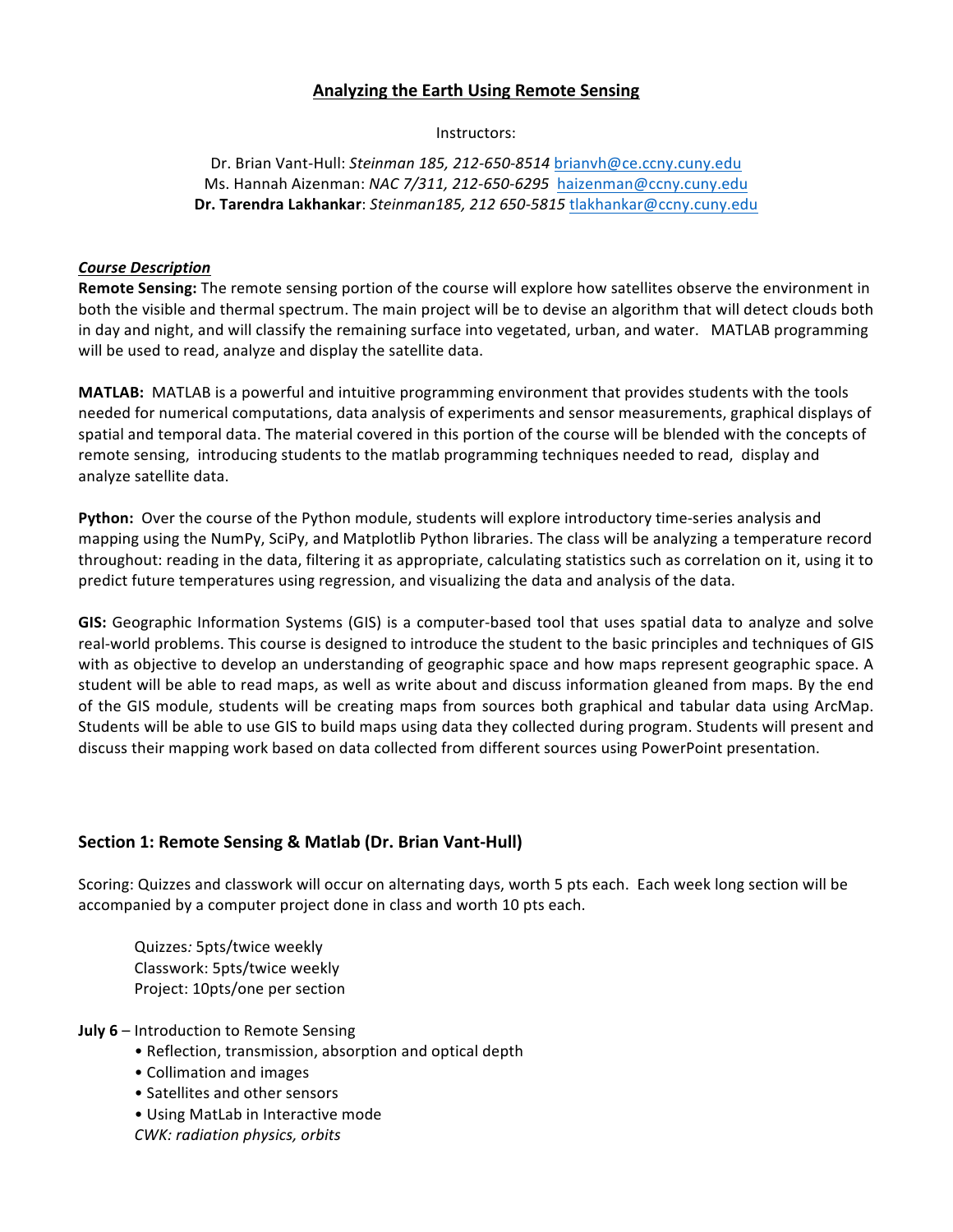- **July 7** Making images using visible light
	- • Images and arrays
	- Reflectivity and Color
	- Reading a text file in MatLab
	- Arrange into groups

*Quiz: radiation physics, orbits*

- **July 9 -** Detecting clouds using visible light
	- Making an image in MatLab
	- Writing functions in MatLab: reading a file, displaying an image
	- Loops: the while loop

*CWK: modify our image function to iteratively adjust contrast* 

- **July 10** Thermal radiation and clouds
	- Thermal Radiation
	- Creating a thermal radiation function
	- Thermal cloud mask

*Quiz: thermal radiation*

## **July 13 - Decision structures**

- Decision structures in MatLab
- Output array based on criterion
- helpful function: histograms.
- Using a cloud mask to filter data

*Project:* write a function that classifies a scene into water, vegetation, urban and cloud.

## **July 14 - Matlab project day 1**

- *• Work as a group to come up with the best classification schemes*
- *• Work on the presentation.*

# **Section 2: Python for Climate Analysis (Hannah Aizenman)**

For all classwork, you may submit an IPython Notebook containing any required graphs and text. You must submit through blackboard unless otherwise instructed.

## **July 16** – **Temperature Analysis**

- Measuring Temperature
- Python as a calculator (Temperature Conversions)

Time series data (Temperature for the past year)

- Storing data (strings, lists, dictionaries, arrays)
- Using Python libraries
- Reading in temperature data from files ( pandas)

*CWK: Read in monthly 2015 precipitation values for New York, Philadelphia, Newark, and Boston data. Compare* the temperature and precipitation values between cities. Submit a paragraph describing any patterns you find. You *must support all conclusions with specific details (numbers, differences between two quantities, etc.)*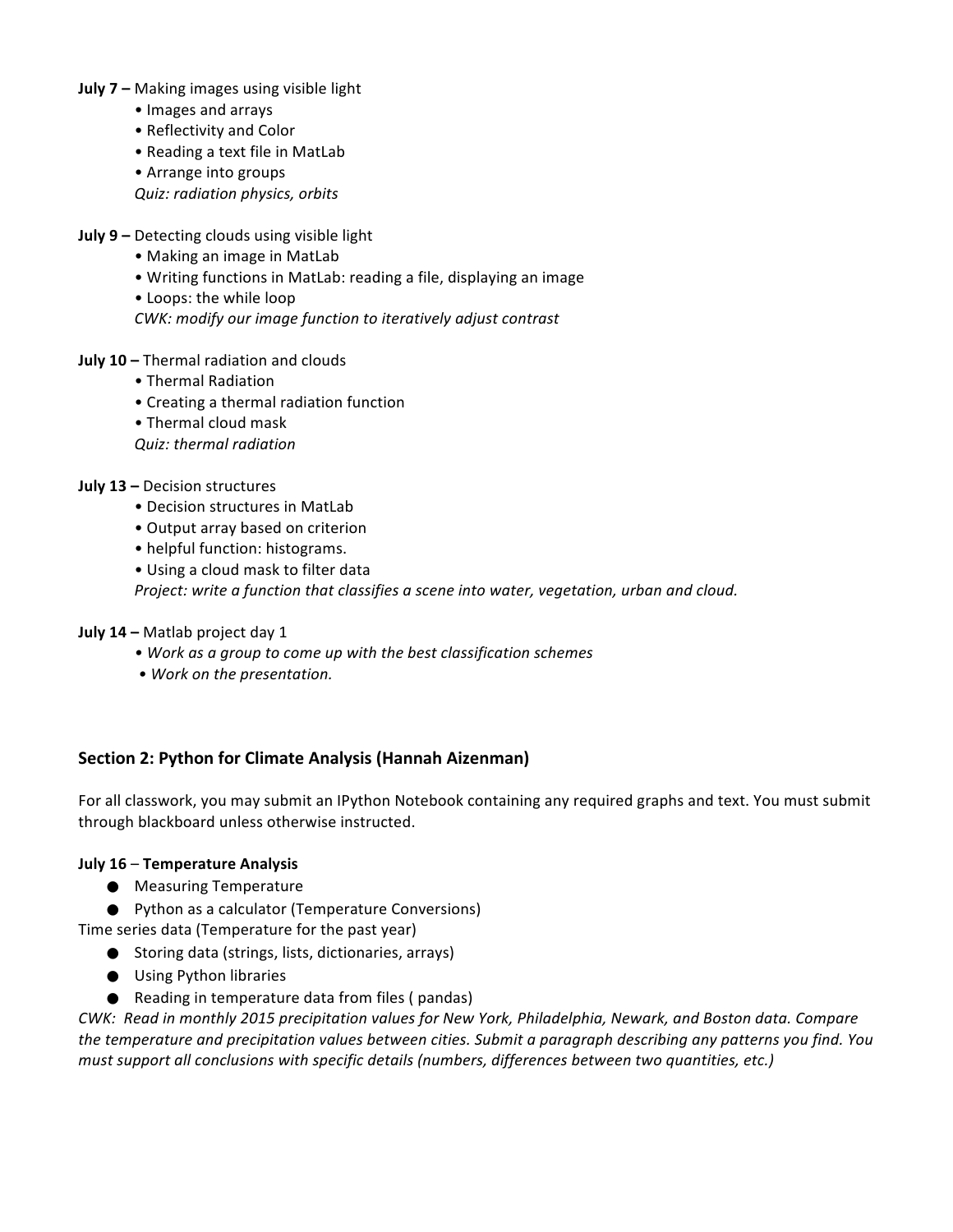**July 17 - Filtering and Visualization** 

- Standalone Python scripts (.py files)
- Filtering global monthly data
- Numpy smart indexing
- Control Structures: (for loops, ifs)
- Line and scatter plots using Matplotlib

*CWK: Plot the temperature and precipitation for New York, Philadelphia, Newark and Boston from 1948-2014. You should create the following graphs:*

- *temperature line plot, with a labeled line for each city*
- *precipitation line plot, with a labeled line for each city*
- *temperate vs. scatter plot*
- pick 2 months from different seasons (for example December and April) and redo 1-3 for just those *months*

*Submit these graphs and a paragraph describing whether the patterns discussed in the first assignment still appear* in the longer time record, and if those patterns still appear when the data is sampled by month, with references back to the graphs to support your assertions.

## **July 20 - Statistical Analysis & Spatial Characteristics**

- Mean, standard deviation, median, mode
- Error bar plots
- ⚫ Histograms

*Compute* the mean, median, mode and standard deviation for each city for temperature and precipitation. Plot the *temperature and precipitation plots with error bars and the the histograms for both variables for all 4 cities. Submit* these graphs and a paragraph discussing whether the mean, median, and standard deviation are accurate representations of the variability in the data given the histogram.

## **July 21 - Spatial Characteristics**

- Reading in netcdf global temperature files
- $\bullet$  Heatmap of day/mean/median
- $\bullet$  Overlaying a map
- Plotting cities

*CWK: Plot New York, Philadelphia, Newark and Boston on a map and color the points based on the average temperature and precipitation of the city (2 plots). Plot the mean global temperature and precipitation and the* standard deviation. Submit these graphs and a paragraph comparing the city's average temperature and *precipitation (and the variability in it)* to the regional pattern.

# **July 23 - Correlation**

- Linear regression
- Correlation & Correlation Matrix
- ⚫ Heatmaps

*Compute and plot the correlation matrices for temperature and precipitation (two separate matrices) between New York, Philadelphia, Newark and Boston using a longer time record and then visualize them. Then compute the correlation between temperature and precipitation for each city and plot temperature vs. precipitation with the best fit line for the cities with the highest correlation between them. Submit these graphs and a paragraph* discussing whether the timeseries and regional patterns support these correlations, with references back to the graphs and previous work to support your assertions.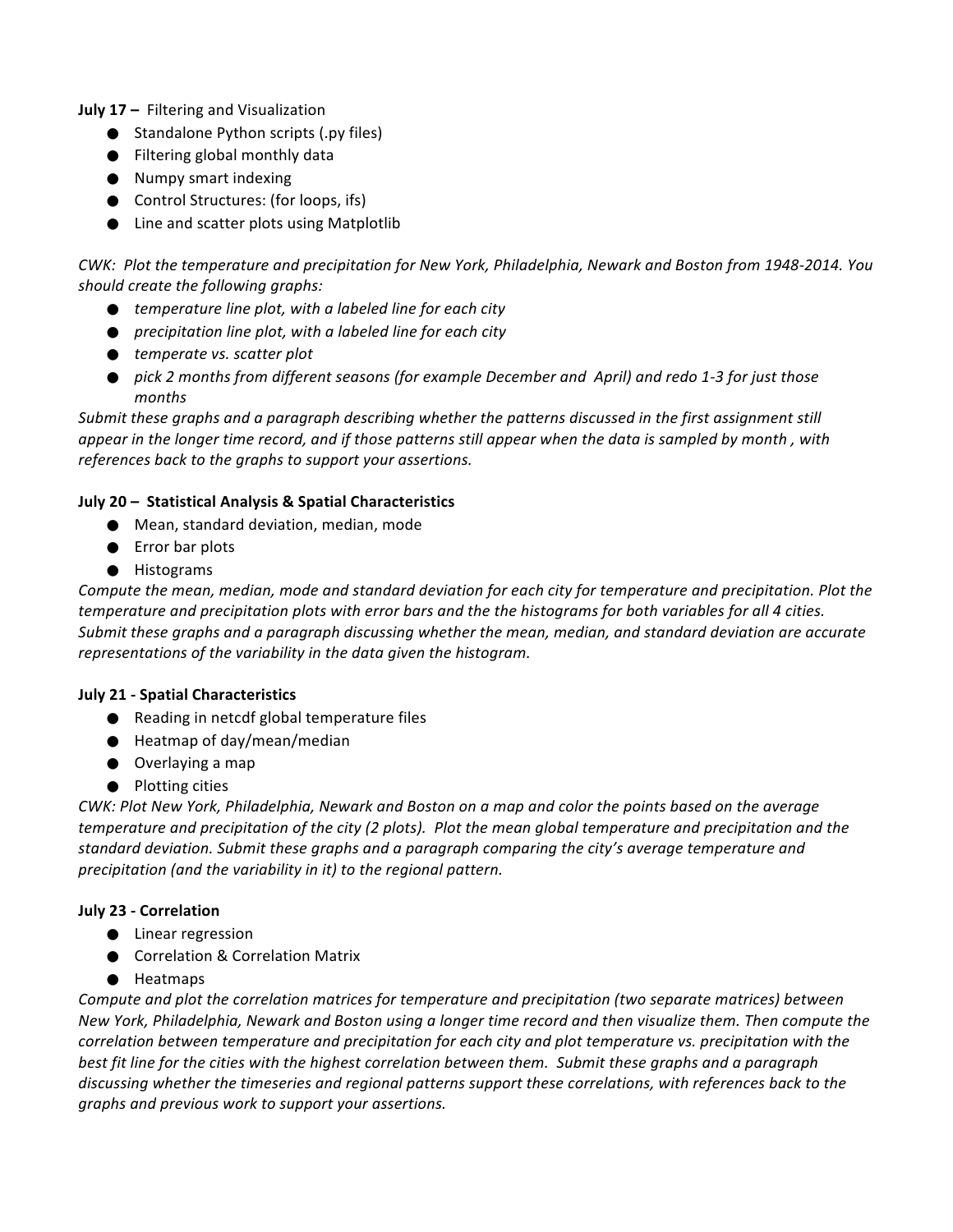#### **July 24 - Python project day**

For the Python portion of the project, you will analyze a dataset of your choosing. It must be related to your earth science theme, have a temporal component (though it can be hourly, daily, monthly, ...etc) and lend itself to correlational analysis. You will analyze the statistical characteristics of your data (plot, mean/standard deviation, correlation) and explain how that supports your hypothesis about your chosen Earth Science topic. All datasets must be approved by the instructor, who will gladly help you find an appropriate dataset.

# **Section 3: Geographic Information Systems (GIS) (Dr. Tarendra Lakhankar)**

**Grading:** Group Project: 60% Quiz: 25% Class Participation: 15%

## **Assignment:**

Students will be given assignments based on activities performed during the class. The examples of assignments includes: (1) importing data with latitude and longitude coordinates in GIS and creating maps, (2) Import excel or other data formats data in GIS and joining it Global or Local maps to create new maps using imported datasets. Students need to submit the assignment in 2 days of time. Since, these assignments are about creating maps, students will have 3 attempts to improve their maps and submit on the blackboard.

## **Group GIS Project:**

Students are divided in several groups with 3-4 students in each group. In the GIS project, students are free to choose Earth System Science related topic, in consultation with the instructor. The project should have rich GIS elements. Students will be downloading data from various government website sources including: Census bureau, NOAA, NASA, USGS, DOL, World Bank, UN, and educational institutes, etc. The grading in GIS project is based quality of GIS maps produced, presentation skills, effort in data processing and preparation, and analysis of data. Students are encouraged to ask questions after presentations.

## **Mode of Presentation:**

The PowerPoint slides will be used to class material on projector. Also, the computer and projector is used to show how to use ArcGIS software and their functionalities.

## **Communication:**

Blackboard will be used for official communication outside the classroom. Students are expected to check their Blackboard account at least once a day.

**July 27** – Introduction to GIS

- An overview of GIS
- Concept of Vector and Raster
- Feature model and example of features
- How GIS data are captured, stored, retrieved, analyzed & displayed

**July 28** – Introduction to ArcMap

• How to use ArcMap